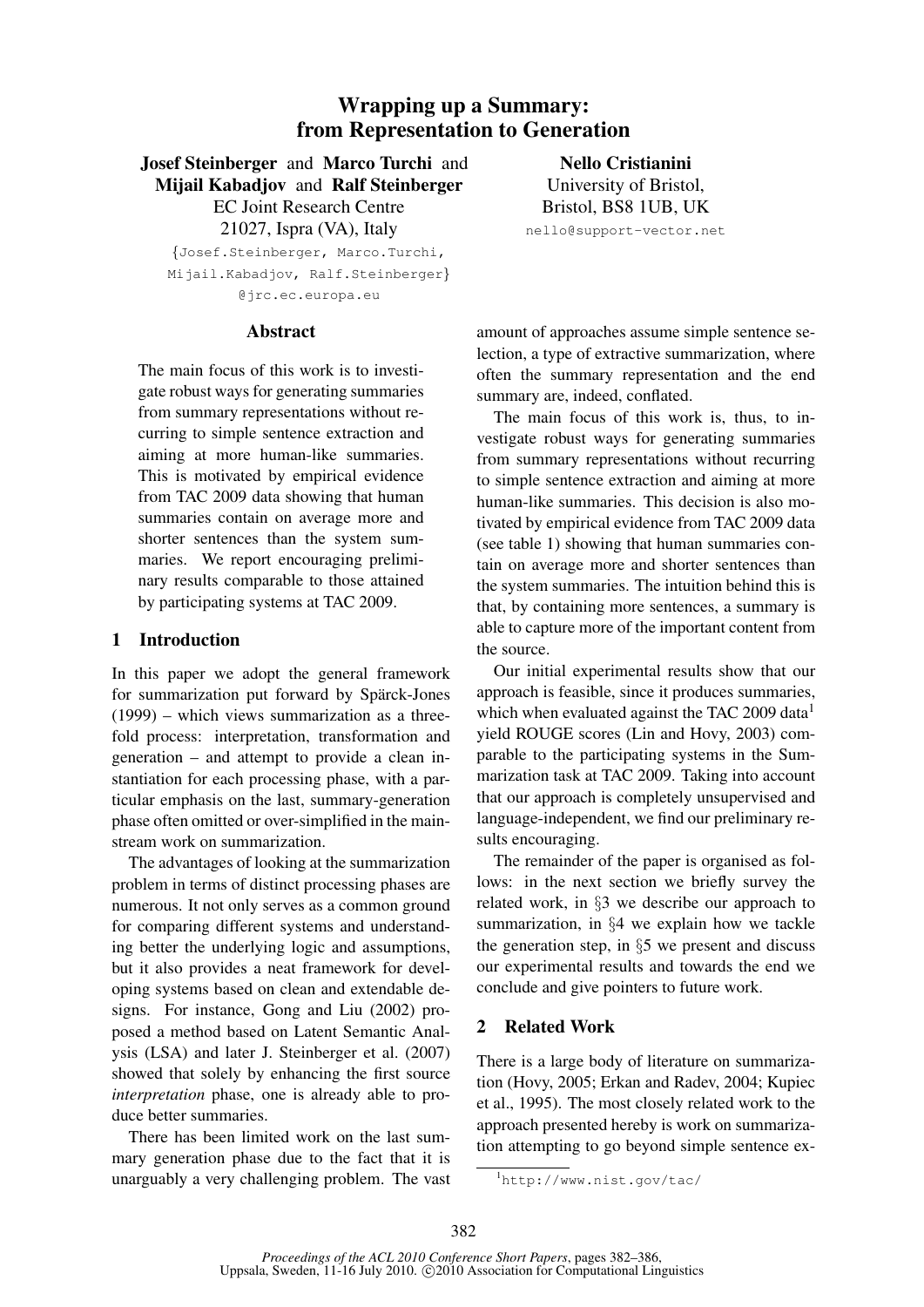traction and to a lesser degree work on sentence compression. We survey below work along these lines.

Although our approach is related to sentence compression (Knight and Marcu, 2002; Clarke and Lapata, 2008), it is subtly different. Firstly, we reduce the number of terms to be used in the summary at a global level, not at a local per-sentence level. Secondly, we directly exploit the resulting structures from the SVD making the last generation step fully aware of previous processing stages, as opposed to tackling the problem of sentence compression in isolation.

A similar approach to our sentence reconstruction method has been developed by Quirk et al. (2004) for paraphrase generation. In their work, training and test sets contain sentence pairs that are composed of two different proper English sentences and a paraphrase of a source sentence is generated by finding the optimal path through a paraphrases lattice.

Finally, it is worth mentioning that we are aware of the 'capsule overview' summaries proposed by Boguraev and Kennedy (1997) which is similar to our TSR (see below), however, as opposed to their emphasis on a suitable browsing interface rather than producing a readable summary, we precisely attempt the latter.

# 3 Three-fold Summarization: Interpretation, Transformation and Generation

We chose the LSA paradigm for summarization, since it provides a clear and direct instantiation of Spärck-Jones' three-stage framework.

In LSA-based summarization the interpretation phase takes the form of building a term-bysentence matrix  $A = [A_1, A_2, \ldots, A_n]$ , where each column  $A_j = [a_{1j}, a_{2j}, \dots, a_{nj}]^T$  represents the weighted term-frequency vector of sentence  $j$ in a given set of documents. We adopt the same weighting scheme as the one described in (Steinberger et al., 2007), as well as their more general definition of term entailing not only unigrams and bigrams, but also named entities.

The transformation phase is done by applying singular value decomposition (SVD) to the initial term-by-sentence matrix defined as  $A = U\Sigma V^T$ .

The generation phase is where our main contribution comes in. At this point we depart from standard LSA-based approaches and aim at produc-

ing a succinct summary representation comprised only of salient terms – Term Summary Representation (TSR). Then this TSR is passed on to another module which attempts to produce complete sentences. The module for sentence reconstruction is described in detail in section 4, in what follows we explain the method for producing a TSR.

### 3.1 Term Summary Representation

To explain how a term summary representation (TSR) is produced, we first need to define two concepts: *salience score* of a given term and *salience threshold*. Salience score for each term in matrix A is given by the magnitude of the corresponding vector in the matrix resulting from the dot product of the matrix of left singular vectors with the diagonal matrix of singular values. More formally, let  $T = U \cdot \Sigma$  and then for each term i, the salience score is given by  $|\vec{T}_i|$ . Salience threshold is equal to the salience score of the top  $k^{\text{th}}$  term, when all terms are sorted in descending order on the basis of their salience scores and a cutoff is defined as a percentage (e.g., top 15%). In other words, if the total number of terms is n, then  $100 * k/n$  must be equal to the percentage cutoff specified.

The generation of a TSR is performed in two steps. First, an initial pool of sentences is selected by using the same technique as in (Steinberger and Ježek, 2009) which exploits the dot product of the diagonal matrix of singular values with the right singular vectors:  $\Sigma \cdot V^T$ .<sup>2</sup> This initial pool of sentences is the output of standard LSA approaches.

Second, the terms from the source matrix A are identified in the initial pool of sentences and those terms whose *salience score* is above the *salience threshold* are copied across to the TSR. Thus, the TSR is formed by the most (globally) salient terms from each one of the sentences. For example:

- Extracted Sentence: "Irish Prime Minister Bertie Ahern admitted on Tuesday that he had held a series of private one-on-one meetings on the Northern Ireland peace process with Sinn Fein leader Gerry Adams, but denied they had been secret in any way."
- TSR Sentence at 10%: "Irish Prime Minister Bertie Ahern Tuesday had held one-on-one meetings Northern Ireland peace process Sinn Fein leader Gerry Adams"<sup>3</sup>

 $2$ Due to space constraints, full details on that step are omitted here, see (Steinberger and Ježek, 2009).

The TSR sentence is stemmed just before feeding it to the reconstruction module discussed in the next section.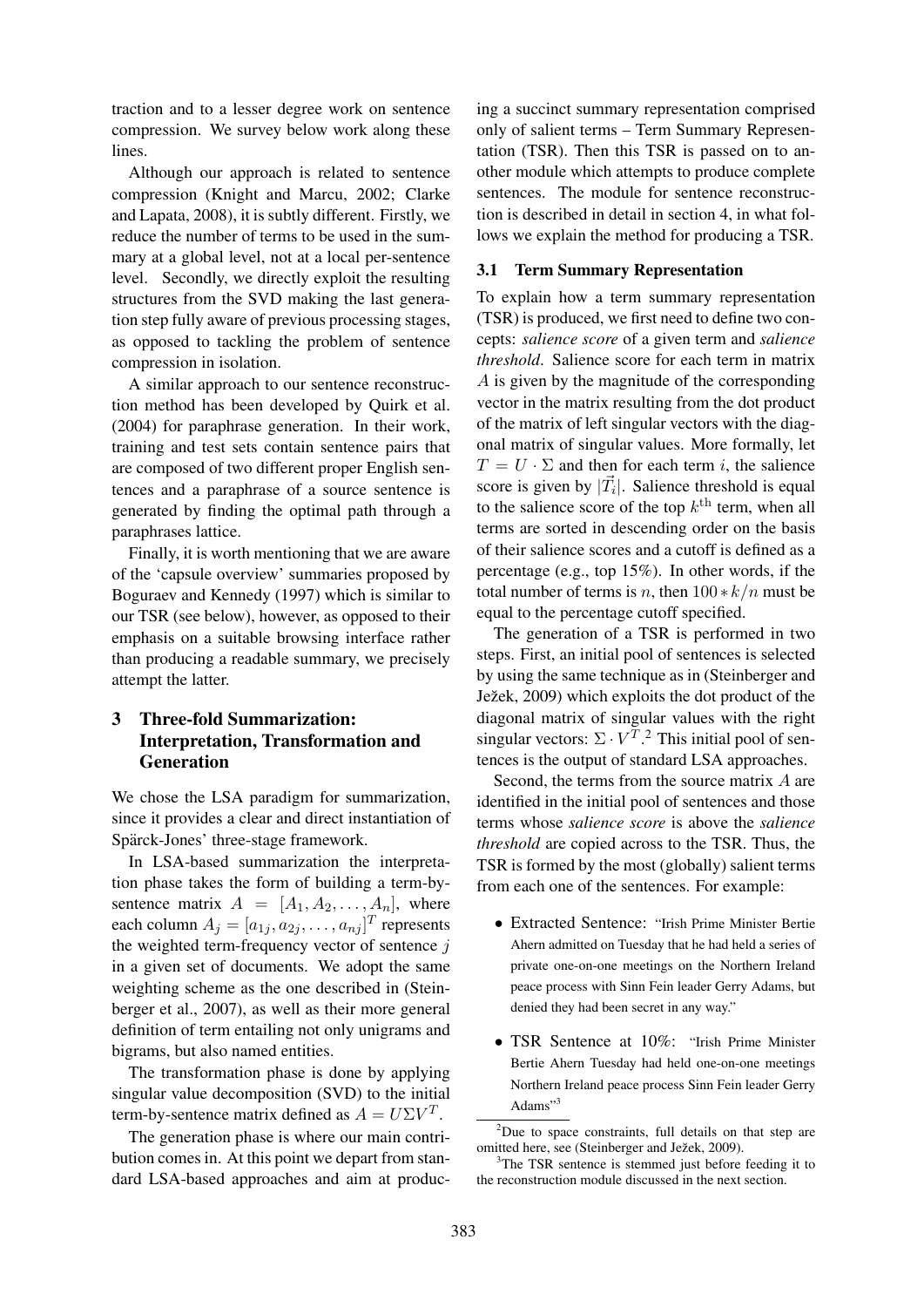| Average<br>number of: | Human<br><b>Summaries</b> | <b>System</b><br><b>Summaries</b> | At $100\%$ | At $15\%$ | At $10\%$ | At $5\%$ | At $1\%$ |
|-----------------------|---------------------------|-----------------------------------|------------|-----------|-----------|----------|----------|
| Sentences/summary     | 6.17                      | 3.82                              | 3.8        | 3.95      | 4.39      | 5.18     | 12.58    |
| Words/sentence        | 15.96                     | 25.01                             | 26.24      | 25.1      | 22.61     | 19.08    | 7.55     |
| Words/summary         | 98.46                     | 95.59                             | 99.59      | 99.25     | 99.18     | 98.86    | 94.96    |

Table 1: Summary statistics on TAC'09 data (initial summaries).

| Metric           | $LSA_{extract}$ | At $100\%$ | At $15\%$ | At $10\%$ | At 5% | At $1\%$ |
|------------------|-----------------|------------|-----------|-----------|-------|----------|
| ROUGE-1          | 0.371           | 0.361      | 0.362     | 0.365     | 0.372 | 0.298    |
| ROUGE-2          | 0.096           | 0.08       | 0.081     | 0.083     | 0.083 | 0.083    |
| <b>ROUGE-SU4</b> | 0.131           | 0.125      | 0.126     | 0.128     | 0.131 | 0.104    |

Table 2: Summarization results on TAC'09 data (initial summaries).

# 4 Noisy-channel model for sentence reconstruction

This section describes a probabilistic approach to the reconstruction problem. We adopt the noisychannel framework that has been widely used in a number of other NLP applications. Our interpretation of the noisy channel consists of looking at a stemmed string without stopwords and imagining that it was originally a long string and that someone removed or stemmed some text from it. In our framework, reconstruction consists of identifying the original long string.

To model our interpretation of the noisy channel, we make use of one of the most popular classes of SMT systems: the Phrase Based Model (PBM) (Zens et al., 2002; Och and Ney, 2001; Koehn et al., 2003). It is an extension of the noisychannel model and was introduced by Brown et al. (1994), using phrases rather than words. In PBM, a source sentence  $f$  is segmented into a sequence of *I* phrases  $f^I = [f_1, f_2, \dots f_I]$  and the same is done for the target sentence e, where the notion of phrase is not related to any grammatical assumption; a phrase is an n-gram. The best translation  $e_{best}$  of f is obtained by:

$$
e_{best} = arg \max_{e} p(e|f) = arg \max_{e} \prod_{i=1}^{I} \phi(f_i|e_i)^{\lambda_{\phi}}
$$

$$
d(a_i - b_{i-1})^{\lambda_d} \prod_{i=1}^{|e|} p_{LM}(e_i|e_1 \dots e_{i-1})^{\lambda_{LM}}
$$

where  $\phi(f_i|e_i)$  is the probability of translating a phrase  $e_i$  into a phrase  $f_i$ .  $d(a_i - b_{i-1})$  is the distance-based reordering model that drives the system to penalize substantial reorderings of words during translation, while still allowing some flexibility. In the reordering model,  $a_i$  denotes the start position of the source phrase that was translated into the  $i$ <sup>th</sup> target phrase, and  $b_{i-1}$  denotes the end position of the source phrase translated into the  $(i-1$ <sup>th</sup>) target phrase.  $p_{LM}(e_i|e_1 \ldots e_{i-1})$ is the language model probability that is based on the Markov chain assumption. It assigns a higher probability to fluent/grammatical sentences.  $\lambda_{\phi}$ ,  $\lambda_{LM}$  and  $\lambda_d$  are used to give a different weight to each element (for more details see (Koehn et al., 2003)).

In our reconstruction problem, the difference between the source and target sentences is not in terms of languages, but in terms of forms. In fact, our source sentence  $f$  is a stemmed sentence without stopwords, while the target sentence e is a complete English sentence. "Translate" means to reconstruct the most probable sentence  $e$  given  $f$ inserting new words and reproducing the inflected surface forms of the source words.

### 4.1 Training of the model

In Statistical Machine Translation, a PBM system is trained using parallel sentences, where each sentence in a language is paired with another sentence in a different language and one is the translation of the other.

In the reconstruction problem, we use a set,  $S_1$ of 2,487,414 English sentences extracted from the news. This set is duplicated,  $S_2$ , and for each sentence in  $S_2$ , stopwords are removed and the remaining words are stemmed using Porter's stemmer (Porter, 1980). Our stopword list contains 488 words. Verbs are not included in this list, because they are relevant for the reconstruction task. To optimize the lambda parameters, we select 2,000 pairs as development set.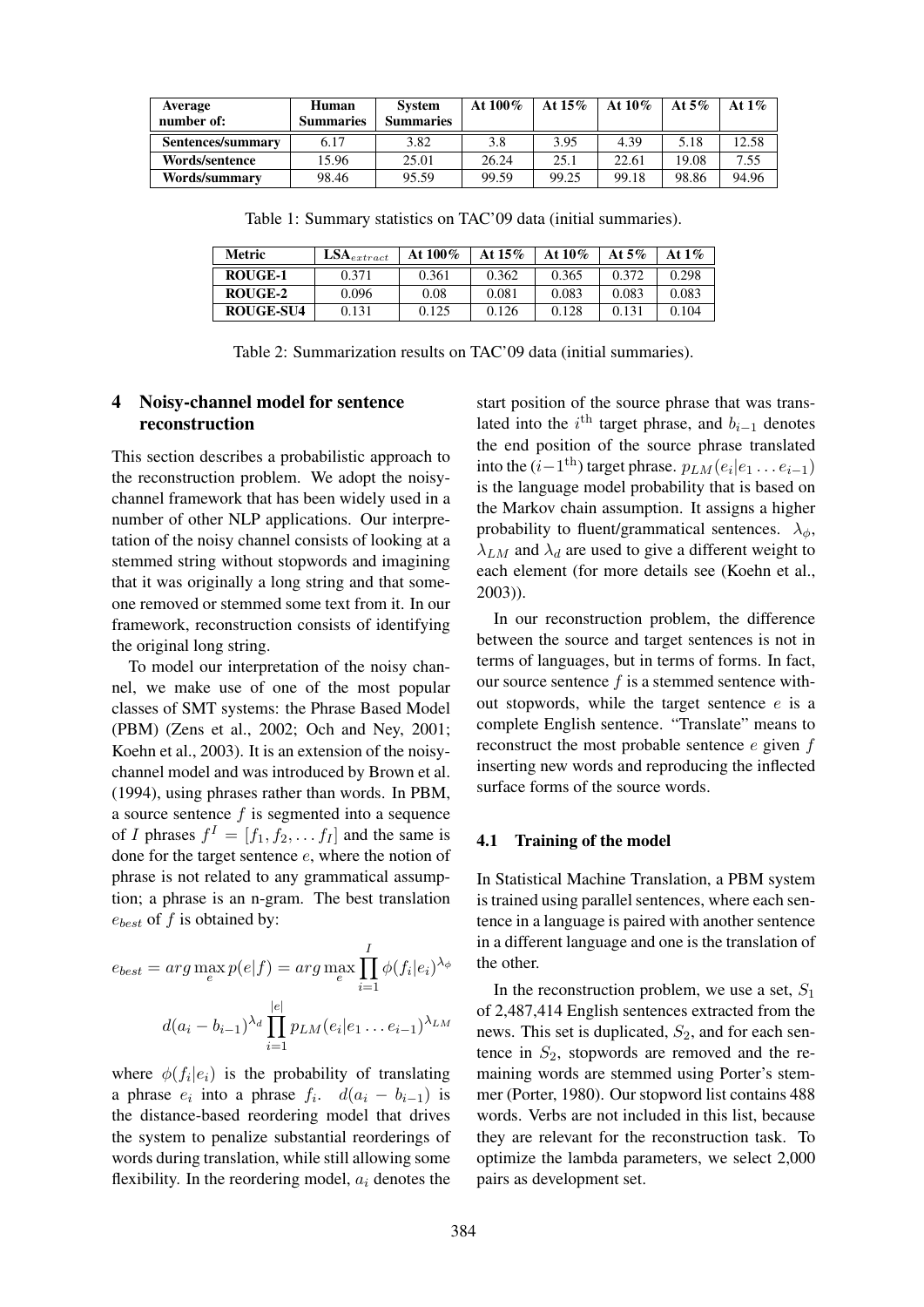An example of training sentence pair is:

- Source Sentence: "royal mail ha doubl profit 321 million huge fall number letter post"
- Target Sentence: "royal mail has doubled its profits to 321 million despite a huge fall in the number of letters being posted"

In this work we use Moses (Koehn et al., 2007), a complete phrase-based translation toolkit for academic purposes. It provides all the state-of-theart components needed to create a phrase-based machine translation system. It contains different modules to preprocess data, train the Language Models and the Translation Models.

## 5 Experimental Results

For our experiments we made use of the TAC 2009 data which conveniently contains humanproduced summaries against which we could evaluate the output of our system (NIST, 2009).

To begin our inquiry we carried out a phase of exploratory data analysis, in which we measured the average number of sentences per summary, words per sentence and words per summary in human vs. system summaries in the TAC 2009 data. Additionally, we also measured these statistics of summaries produced by our system at five different percentage cutoffs: 100%, 15%, 10%, 5% and 1%. <sup>4</sup> The results from this exploration are summarised in table 1. The most notable thing is that human summaries contain on average more and shorter sentences than the system summaries (see 2nd and 3rd column from left to right). Secondly, we note that as the percentage cutoff decreases (from 4th column rightwards) the characteristics of the summaries produced by our system are increasingly more similar to those of the human summaries. In other words, within the 100 word window imposed by the TAC guidelines, our system is able to fit more (and hence shorter) sentences as we decrease the percentage cutoff.

Summarization performance results are shown in table 2. We used the standard ROUGE evaluation (Lin and Hovy, 2003) which has been also used for TAC. We include the usual ROUGE metrics:  $R_1$  is the maximum number of co-occurring unigrams,  $R_2$  is the maximum number of cooccurring bigrams and  $R_{SU4}$  is the skip bigram measure with the addition of unigrams as counting

 $4$ Recall from section  $\S$ 3 that the salience threshold is a function of the percentage cutoff.

unit. The last five columns of table 2 (from left to right) correspond to summaries produced by our system at various percentage cutoffs. The 2nd column,  $LSA_{extract}$ , corresponds to the performance of our system at producing summaries by sentence extraction only.<sup>5</sup>

In the light of the above, the decrease in performance from column  $LSA_{extract}$  to column 'At 100%' can be regarded as reconstruction error.<sup>6</sup> Then, as we decrease the percentage cutoff (from 4th column rightwards) we are increasingly covering more of the content comprised by the human summaries (as far as the ROUGE metrics are able to gauge this, of course). In other words, the improvement of content coverage makes up for the reconstruction error, and at 5% cutoff we already obtain ROUGE scores comparable to  $LSA_{extract}$ . This suggests that if we improve the quality of our sentence reconstruction we would potentially end up with a better performing system than a typical LSA system based on sentence selection. Hence, we find these results very encouraging.

Finally, we admittedly note that by applying a percentage cutoff on the initial term set and further performing the sentence reconstruction we gain in content coverage, to a certain extent, on the expense of sentence readability.

### 6 Conclusion

In this paper we proposed a novel approach to summary generation from summary representation based on the LSA summarization framework and on a machine-translation-inspired technique for sentence reconstruction.

Our preliminary results show that our approach is feasible, since it produces summaries which resemble better human summaries in terms of the average number of sentences per summary and yield ROUGE scores comparable to the participating systems in the Summarization task at TAC 2009. Bearing in mind that our approach is completely unsupervised and language-independent, we find our results promising.

In future work we plan on working towards improving the quality of our sentence reconstruction step in order to produce better and more readable sentences.

 $5$ These are, effectively, what we called initial pool of sentences in section 3, before the TSR generation.

<sup>&</sup>lt;sup>6</sup>The only difference between the two types of summaries is the reconstruction step, since we are including 100% of the terms.